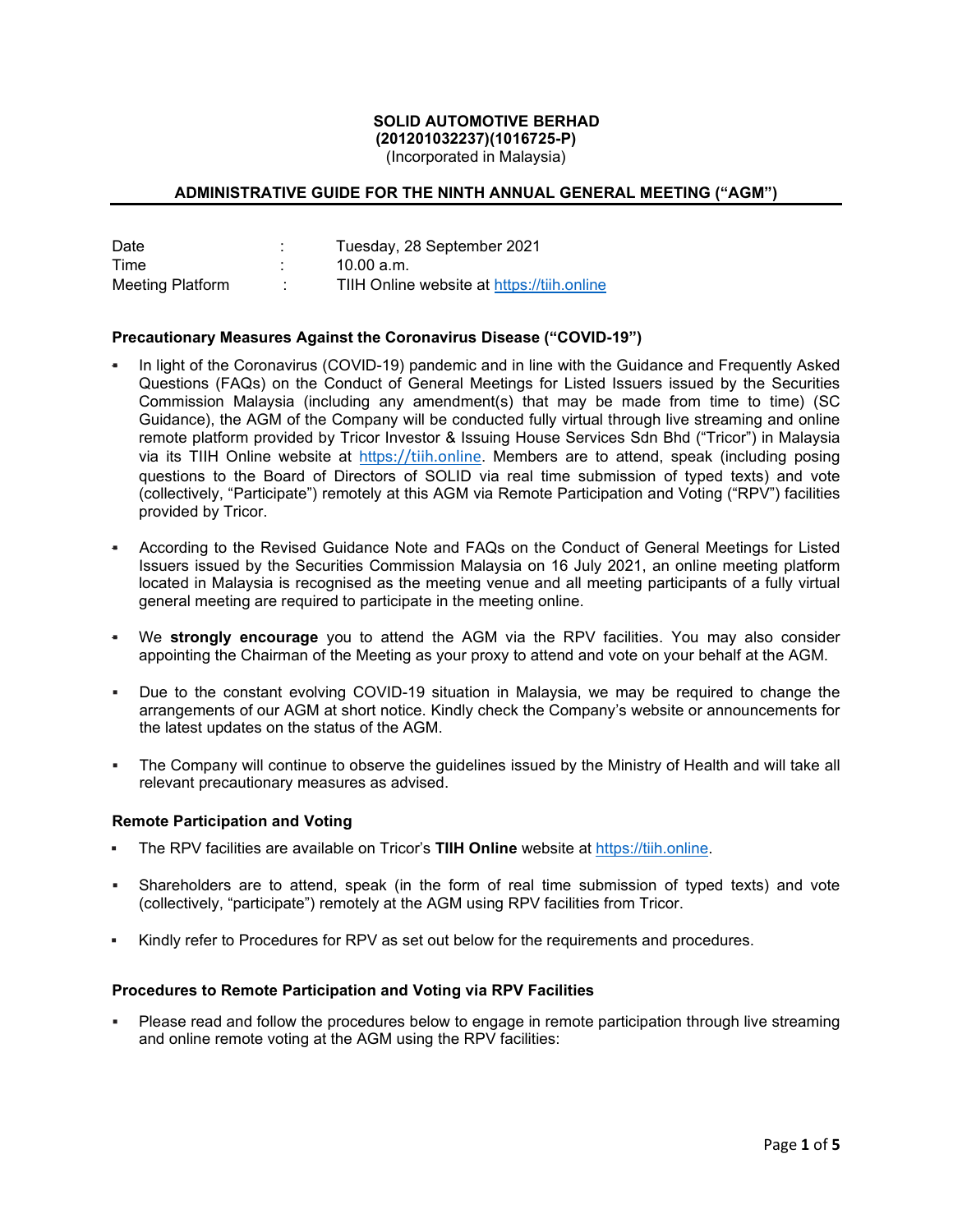# **Before the AGM Day**

|     | <b>Procedure</b>                                    | <b>Action</b>                                                                                                                                                                                                                                                                                                                                                                             |
|-----|-----------------------------------------------------|-------------------------------------------------------------------------------------------------------------------------------------------------------------------------------------------------------------------------------------------------------------------------------------------------------------------------------------------------------------------------------------------|
| i.  | Register as a<br>user with TIIH<br>Online           | • Using your computer, access to website at https://tiih.online. Register as a user<br>under the "e-Services" select the "Sign Up" button and followed by "Create<br>Account by Individual Holder". Refer to the tutorial guide posted on the<br>homepage for assistance.<br>• Registration as a user will be approved within one (1) working day and you will<br>be notified via e-mail. |
|     |                                                     | • If you are already a user with TIIH Online, you are not required to register again.<br>You will receive an e-mail to notify you that the remote participation is available<br>for registration at TIIH Online.                                                                                                                                                                          |
| ii. | Submit your<br>request to<br>attend AGM<br>remotely | • Registration is open from Monday, 30th August 2021 until the day of AGM on<br>Tuesday, 28 September 2021. Shareholder(s) or proxy(ies) or corporate<br>representative(s) or attorney(s) are required to pre-register their attendance for<br>the AGM to ascertain their eligibility to participate the AGM using the RPV<br>facilities.                                                 |
|     |                                                     | • Login with your user ID (i.e. e-mail address) and password and select the<br>corporate event: "(REGISTRATION) SOLID 9TH AGM".                                                                                                                                                                                                                                                           |
|     |                                                     | • Read and agree to the Terms & Conditions and confirm the Declaration.                                                                                                                                                                                                                                                                                                                   |
|     |                                                     | • Select "Register for Remote Participation and Voting".<br>• Review your registration and proceed to register.                                                                                                                                                                                                                                                                           |
|     |                                                     | • System will send an e-mail to notify that your registration for remote<br>participation is received and will be verified.                                                                                                                                                                                                                                                               |
|     |                                                     | • After verification of your registration against the Record of Depositors as at 21<br>September 2021, the system will send you an e-mail on 26 September 2021<br>to approve or reject your registration for remote participation.                                                                                                                                                        |
|     |                                                     | (Note: Please allow sufficient time for approval of new user of TIIH Online and<br>registration for the RPV).                                                                                                                                                                                                                                                                             |

# **On the AGM Day**

| <b>Procedure</b> |                                          | <b>Action</b>                                                                                                                                                                                                                                                                                                                       |
|------------------|------------------------------------------|-------------------------------------------------------------------------------------------------------------------------------------------------------------------------------------------------------------------------------------------------------------------------------------------------------------------------------------|
| İ.               | Login to TIIH<br>Online                  | • Login with your user ID and password for remote participation at the AGM at any<br>time from 9.00 a.m. i.e. 1 hour before the commencement of meeting at 10.00<br>a.m. on Tuesday, 28 September 2021.                                                                                                                             |
| lii.             | Participate<br>through Live<br>Streaming | • Select the corporate event: "(LIVE STREAM MEETING) SOLID 9TH AGM" to<br>engage in the proceedings of the AGM remotely.                                                                                                                                                                                                            |
|                  |                                          | If you have any question for the Chairman/Board, you may use the query box to<br>transmit your question. The Chairman/Board will try to respond to questions<br>submitted by remote participants during the AGM. If there is time constraint, the<br>responses will be e-mailed to you at the earliest possible, after the meeting. |
|                  | iii. Online remote<br>voting             | • Voting session commences from 10.00 a.m. on Tuesday, 28 September 2021<br>until a time when the Chairman announces the end of the session.                                                                                                                                                                                        |
|                  |                                          | • Select the corporate event: "(REMOTE VOTING) SOLID 9TH AGM" or if you<br>are on the live stream meeting page, you can select "GO TO REMOTE VOTING<br>PAGE" button below the Query Box.                                                                                                                                            |
|                  |                                          | • Read and agree to the Terms & Conditions and confirm the Declaration.                                                                                                                                                                                                                                                             |
|                  |                                          | • Select the CDS account that represents your shareholdings.                                                                                                                                                                                                                                                                        |
|                  |                                          | • Indicate your votes for the resolutions that are tabled for voting.                                                                                                                                                                                                                                                               |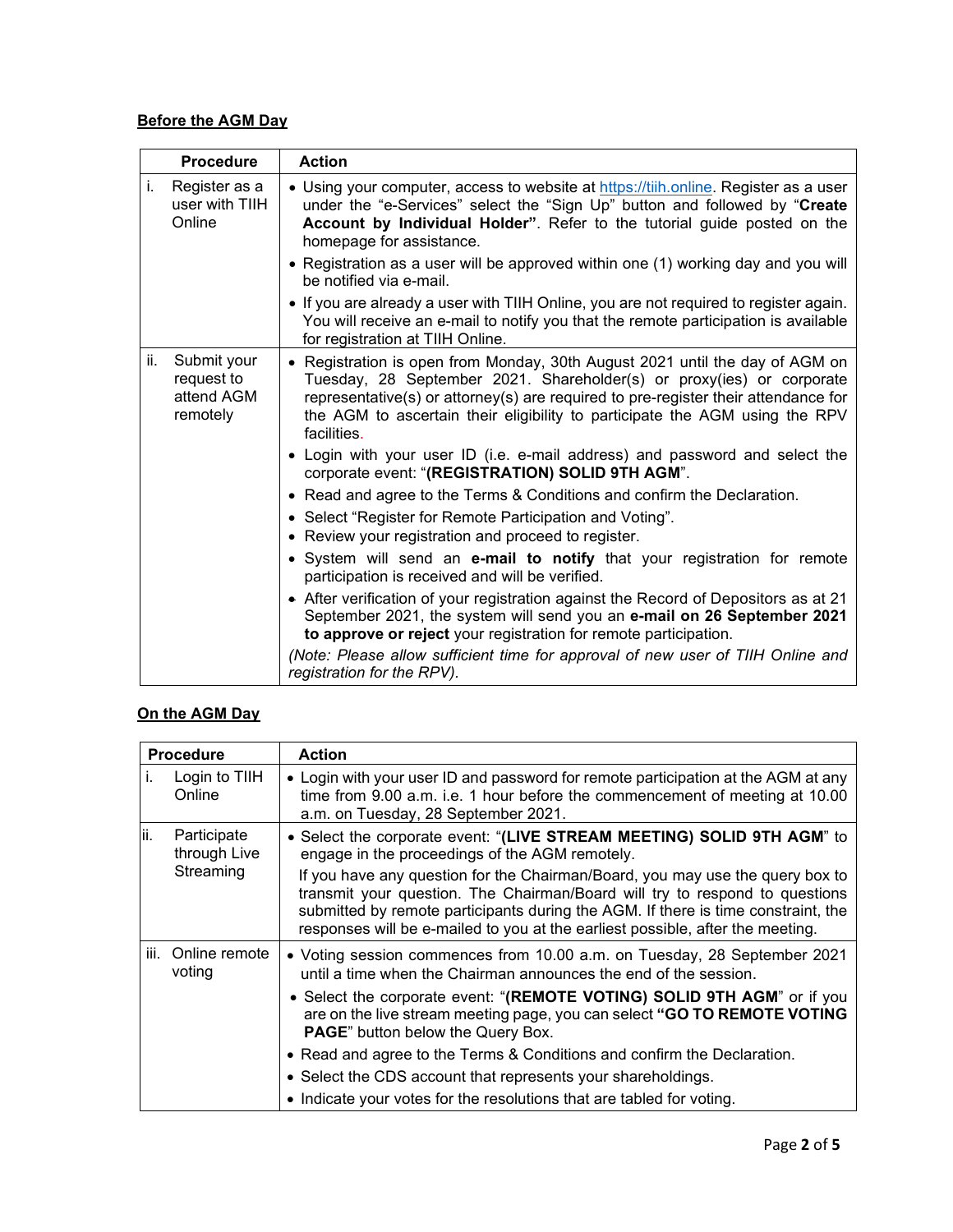|               | I • Confirm and submit your votes.                                                                                        |
|---------------|---------------------------------------------------------------------------------------------------------------------------|
| participation | iv. End of remote   ● Upon the announcement by the Chairman on the conclusion of the AGM, the<br>Live Streaming will end. |

## **Note to users of the RPV facilities:**

- 1. Should your registration for RPV be approved, we will make available to you the rights to join the live stream meeting and to vote remotely. Your login to TIIH Online on the day of meeting will indicate your presence at the virtual meeting.
- 2. The quality of your connection to the live broadcast is dependent on the bandwidth and stability of the internet at your location and the device you use.
- 3. In the event you encounter any issues with logging-in, connection to the live stream meeting or online voting on the meeting day, kindly call Tricor Help Line at 011-40805616 / 011-40803168 / 011-40803169 / 011-40803170 for assistance or e-mail to tiih.online@my.tricorglobal.com for assistance.

## **Entitlement to Participate and Appointment of Proxy**

- Only members whose names appear on the Record of Depositors as at 21<sup>st</sup> September 2021 shall be eligible to attend, speak and vote at the AGM or appoint a proxy(ies) and/or the Chairman of the Meeting to attend and vote on his/her behalf.
- In view that the AGM will be conducted on a virtual basis, a member can appoint the Chairman of the Meeting as his/her proxy and indicate the voting instruction in the Form of Proxy.
- If you wish to participate in the AGM yourself, please do not submit any Form of Proxy for the AGM. You will not be allowed to participate in the AGM together with a proxy appointed by you.
- Accordingly, proxy forms and/or documents relating to the appointment of proxy/corporate representative/attorney for the AGM whether in hard copy or by electronic means shall be deposited or submitted in the following manner not later than Sunday, 26 September 2021 at 10.00 a.m.
	- (i) In Hard copy:

By hand or post to the office of the Share Registrar, Tricor Investor & Issuing House Services Sdn Bhd at Unit 32-01, Level 32, Tower A, Vertical Business Suite, Avenue 3, Bangsar South, No. 8, Jalan Kerinchi, 59200 Kuala Lumpur or its Customer Service Centre at Unit G-3, Ground Floor, Vertical Podium, Avenue 3, Bangsar South, No. 8, Jalan Kerinchi, 59200 Kuala Lumpur;

(ii) By Electronic form:

All shareholders can have the option to submit proxy forms electronically via TIIH Online and the steps to submit are summarised below:

| <b>Procedure</b>                               | <b>Action</b>                                                                                                                                                                                                                                                                                                     |  |
|------------------------------------------------|-------------------------------------------------------------------------------------------------------------------------------------------------------------------------------------------------------------------------------------------------------------------------------------------------------------------|--|
| i. Steps for Individual Shareholders           |                                                                                                                                                                                                                                                                                                                   |  |
| with TIIH Online                               | Register as a User   • Using your computer, please access the website at https://tiih.online. Register<br>as a user under the "e-Services". Please refer to the tutorial guide posted on<br>the homepage for assistance.<br>• If you are already a user with TIIH Online, you are not required to register again. |  |
| Proceed with<br>submission of<br>form of proxy | • After the release of the Notice of Meeting by the Company, login with your user<br>name (i.e. email address) and password.                                                                                                                                                                                      |  |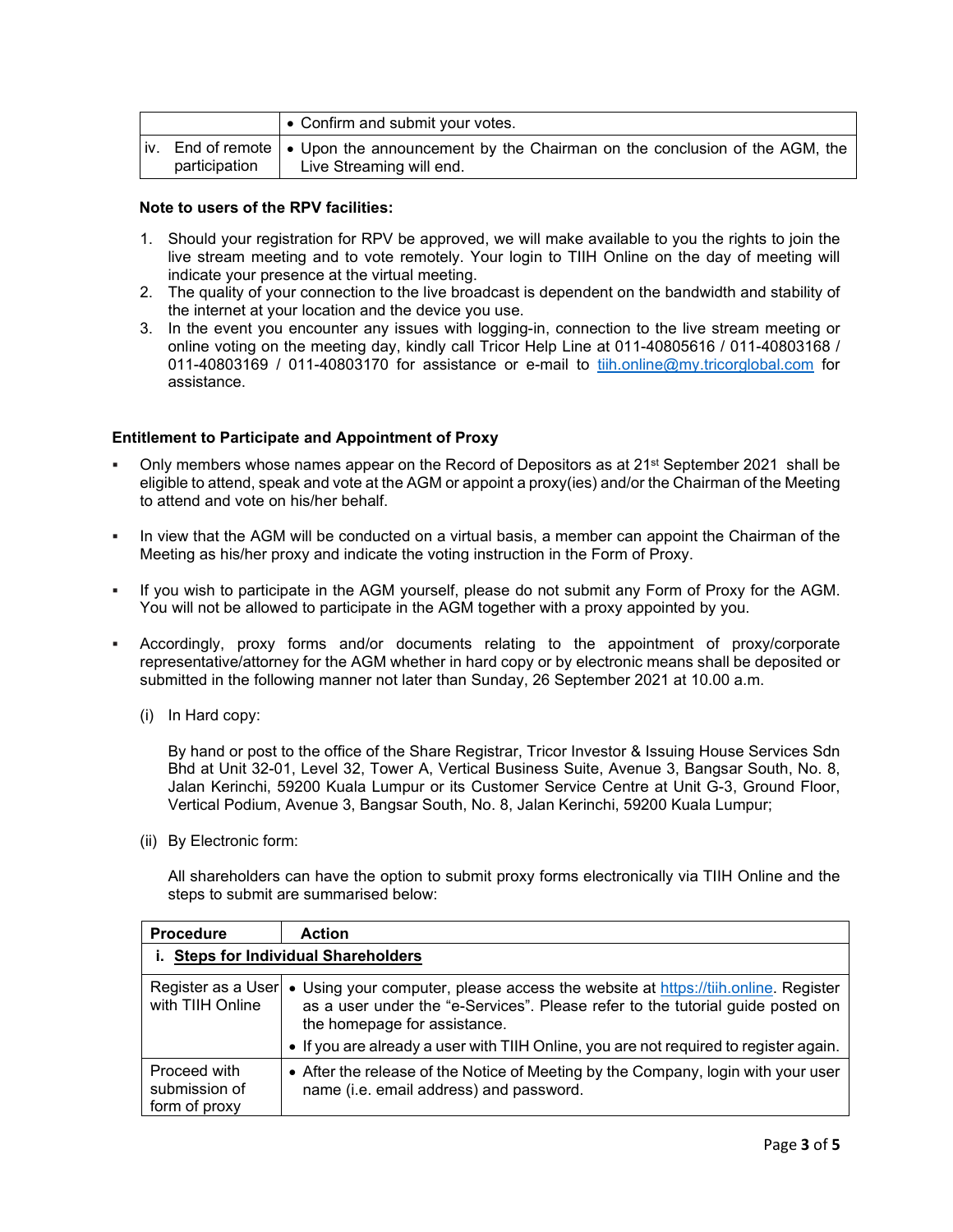|                                | • Select the corporate event: "SOLID 9TH AGM - SUBMISSION OF PROXY<br>FORM".                                                                                                                                                                                                                                           |
|--------------------------------|------------------------------------------------------------------------------------------------------------------------------------------------------------------------------------------------------------------------------------------------------------------------------------------------------------------------|
|                                | • Read and agree to the Terms and Conditions and confirm the Declaration.                                                                                                                                                                                                                                              |
|                                | • Insert your CDS account number and indicate the number of shares for your<br>proxy(s) to vote on your behalf.                                                                                                                                                                                                        |
|                                | • Appoint your proxy(s) and insert the required details of your proxy(s) or appoint<br>the Chairman as your proxy.                                                                                                                                                                                                     |
|                                | • Indicate your voting instructions - FOR or AGAINST, otherwise your proxy will<br>decide on your votes.                                                                                                                                                                                                               |
|                                | • Review and confirm your proxy(s) appointment.                                                                                                                                                                                                                                                                        |
|                                | • Print the form of proxy for your record.                                                                                                                                                                                                                                                                             |
|                                | ii. Steps for corporation or institutional shareholders                                                                                                                                                                                                                                                                |
|                                | Register as a User • Access TIIH Online at https://tiih.online.                                                                                                                                                                                                                                                        |
| with TIIH Online               | · Under e-Services, the authorised or nominated representative of the<br>corporation or institutional shareholder selects the "Sign Up" button and<br>followed by "Create Account by Representative of Corporate Holder".                                                                                              |
|                                | • Complete the registration form and upload the required documents.                                                                                                                                                                                                                                                    |
|                                | • Registration will be verified, and you will be notified by email within one (1) to<br>two (2) working days.                                                                                                                                                                                                          |
|                                | • Proceed to activate your account with the temporary password given in the<br>email and re-set your own password.                                                                                                                                                                                                     |
|                                | (Note: The representative of a corporation or institutional shareholder must<br>register as a user in accordance with the above steps before he/she can<br>subscribe to this corporate holder electronic proxy submission. Please contact<br>our Share Registrar if you need clarifications on the user registration.) |
| Proceed with                   | • Login to TIIH Online at https://tiih.online.                                                                                                                                                                                                                                                                         |
| submission of<br>form of proxy | • Select the corporate event name: "SOLID 9TH AGM - SUBMISSION OF<br><b>PROXY FORM".</b>                                                                                                                                                                                                                               |
|                                | • Agree to the Terms & Conditions and Declaration.                                                                                                                                                                                                                                                                     |
|                                | • Proceed to download the file format for "Submission of Proxy Form" in<br>accordance with the Guidance Note set therein.                                                                                                                                                                                              |
|                                | • Prepare the file for the appointment of proxies by inserting the required data.                                                                                                                                                                                                                                      |
|                                | • Submit the proxy appointment file.<br>. Login to TIIH Online, select corporate event name: "SOLID 9TH AGM -<br><b>SUBMISSION OF PROXY FORM".</b>                                                                                                                                                                     |
|                                | • Proceed to upload the duly completed proxy appointment file.                                                                                                                                                                                                                                                         |
|                                | • Select "Submit" to complete your submission.                                                                                                                                                                                                                                                                         |
|                                | • Print the confirmation report of your submission for your record.                                                                                                                                                                                                                                                    |

# **Voting at Meeting**

- The voting at the AGM will be conducted on a poll pursuant to Paragraph 8.29A of the Main Market Listing Requirements of Bursa Malaysia Securities Berhad ("Bursa Malaysia"). The Company has appointed Tricor to conduct the poll voting electronically ("e-voting") via Tricor e-Vote application ("Tricor e-Vote App").
- Shareholders can proceed to vote on the resolutions before the end of the voting session which will be announced by the Chairman of the Meeting and submit your votes at any time from the commencement of the AGM at 10.00 a.m. Kindly refer to "Procedures to Remote Participation and Voting via RPV